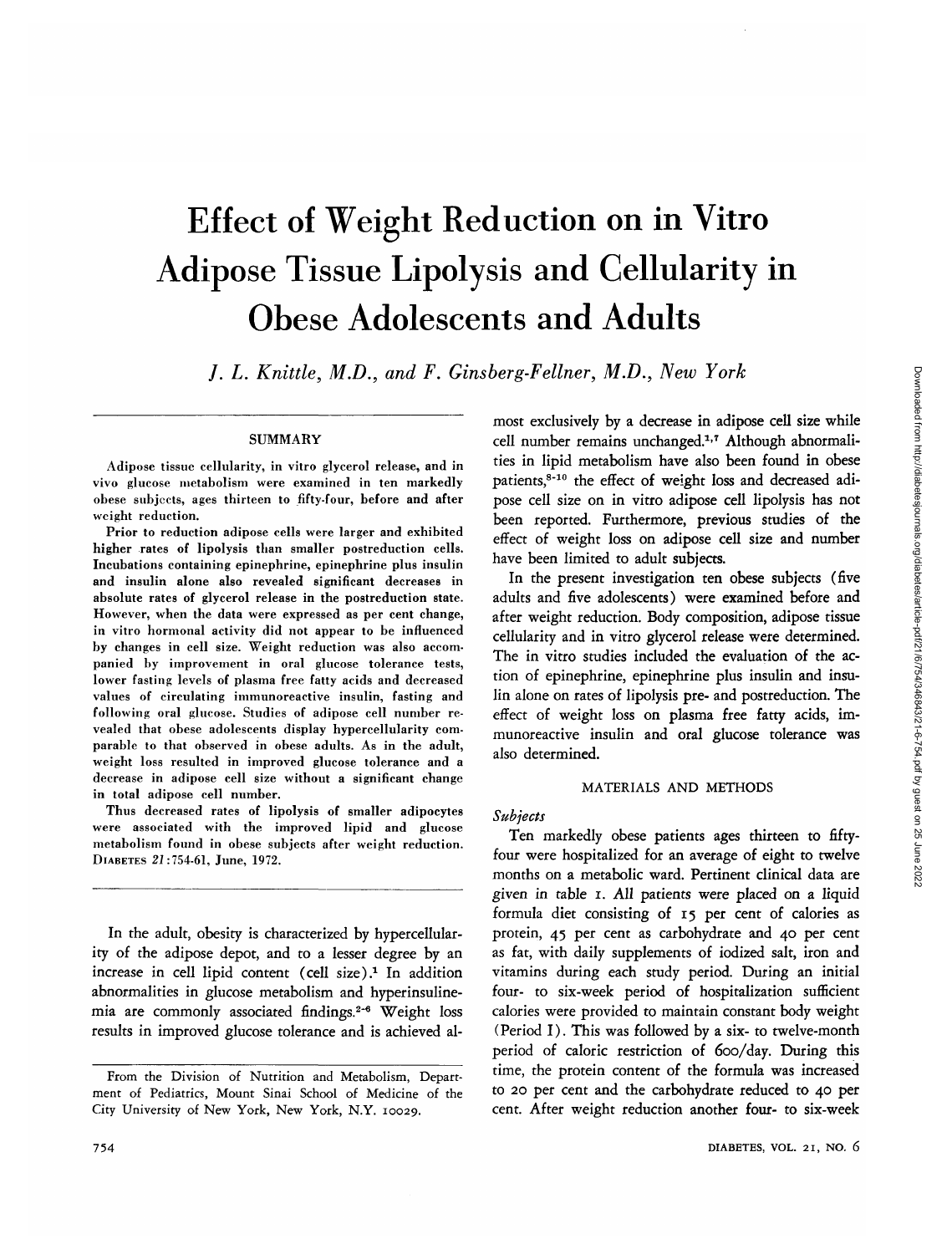|         |       |            |        | $\ldots$<br>before (Period I) and after (Period II) weight reduction |     |            |    |                       |        |                      |       |
|---------|-------|------------|--------|----------------------------------------------------------------------|-----|------------|----|-----------------------|--------|----------------------|-------|
|         |       |            |        | Total weight                                                         |     | Total fat* |    | Cell size             |        | Cell number          |       |
| Patient | Age   | <b>Sex</b> | Height |                                                                      | Н   |            | П  |                       | Н      |                      | п     |
|         | (yr.) |            | (cm.)  | (kg)                                                                 |     | (kg)       |    | $(\mu$ g. lipid/cell) |        | (x 10 <sup>9</sup> ) |       |
| C.J.    | 13    | F          | 169    | 131                                                                  | 121 | 66         | 58 | 0.6737                | 0.6025 | 97.9                 | 96.2  |
| B.R.    | 14    | М          | 168    | 137                                                                  | 102 | 55         | 45 | 0.6260                | 0.4670 | 81.6                 | 96.3  |
| H.P.    | 15    | F          | 165    | 121                                                                  | 106 | 49         | 34 | 0.5721                | 0.4191 | 85.6                 | 81.1  |
| O.S.    | 16    | F          | 172    | 174                                                                  | 83  | 86         | 32 | 0.6600                | 0.2524 | 130.0                | 126.0 |
| C.V.    | 17    | F          | 180    | 134                                                                  | 115 | 48         | 42 | 0.6746                | 0.5207 | 71.1                 | 80.6  |
| G.R.    | 22    | F          | 162    | 148                                                                  | 110 | 72         | 47 | 0.8619                | 0.6640 | 83.5                 | 70.7  |
| S.R.    | 25    | M          | 194    | 169                                                                  | 130 | 71         | 42 | 0.7218                | 0.5083 | 98.3                 | 82.6  |
| U.L.    | 35    | F          | 169    | 170                                                                  | 79  | 77         | 16 | 0.8730                | 0.1778 | 88.2                 | 89.9  |
| G.L.    | 50    | M          | 177    | 194                                                                  | 133 | 104        | 54 | 0.9148                | 0.4915 | 113.0                | 109.8 |
| G.D.    | 54    | F          | 157    | 112                                                                  | 81  | 56         | 36 | 0.8158                | 0.5224 | 68.6                 | 68.0  |

TABLE 1 Total body weight, total fat, adipose cell size and number in obese patients

\* Calculated from total body potassium in adolescents and tritiated water space in adults. Liquid formula diets were fed to obese subjects as described in the text. In both periods sufficient calories were provided to maintain constant body weight.

period followed during which sufficient calories were provided to maintain a constant weight at the new lower level (Period II) and studies were then repeated. All studies were performed after an overnight fast during both Periods I and II.

#### *Adipose tissue sampling*

Adipose tissue samples were obtained in all patients from the subcutaneous tissue of the buttocks by the method of needle aspiration.<sup>11</sup> No studies were performed during Period II until one week of maintenance diet had been instituted. Sufficient quantities of tissue were obtained for both metabolic studies and determination of the number and size of adipose cells. The tissue fragments were immediately placed in Krebs-Ringer bicarbonate buffer kept at 37° C. under 95 per cent  $O_2$ :5 per cent  $CO_2$  in a thermos flask and subsequently washed with large amounts of warm buffer to remove adherent oil droplets and blood prior to cell sizing and incubations.

## *Determination of adipose cell size and number*

Fragments of adipose tissue were processed according to the method described by Hirsch and Gallian.<sup>12</sup> With this method the tissue is placed in a flask containing 25 ml. of a 2 per cent solution of osmium tetroxide in collidine buffer and incubated at 37° C. for forty-eight hours. Individual intact osmium-fixed cells separate from the tissue matrix during this time interval and are separated from supporting tissue and debris by washing with saline through a 250  $\mu$  Nitex filter.\* The free cells are collected on a 25  $\mu$  sieve and then suspended in a 400 ml. beaker containing a known amount of saline. The cells are then counted in a Coulter counter and the total number of cells in the sample determined.

Another sample of tissue was placed on a tared filter and its wet weight determined. The filter and sample were then placed in 30 ml. of a chloroform :methanol (2:1) solution and kept overnight. Ten milliliters of water were added and a two-phase system obtained. The upper phase was removed and anhydrous  $Na<sub>2</sub>SO<sub>4</sub>$ was added to the remaining chloroform phase. Aliquots were then taken for determination of carboxyl ester bonds.13 Cell size (average lipid content per cell) was calculated by the following equation:

Lipid content/cell  $=$ 

## per cent of lipid  $\times$  wet weight of sample total number of cells in sample.

Using the average content of lipid per cell, it is possible to make an estimate of the total adipose cell number in an individual. This is done by dividing the average cell lipid content into the total amount of lipid present in all adipose tissues.

Total adipose lipid was derived from a measurement of tritiated body water in adults. Approximately 100  $\mu$ c. of tritiated water were injected intravenously into each subject. After a minimum of four hours for equilibration of the labeled water a sample of plasma was obtained and assayed for isotope by lipid scintillation counting with an internal standard to correct for quenching. All of the injected label was assumed to be diluted into a single water space and the calculated volume of this space is considered to be total body water. Lean body mass (LBM) was then calculated as total body water

<sup>\*</sup>Cut from Nitex nylon screen, mesh size 202 *n,* obtained from Tobler, Ernst and Traber, Inc., N. Y.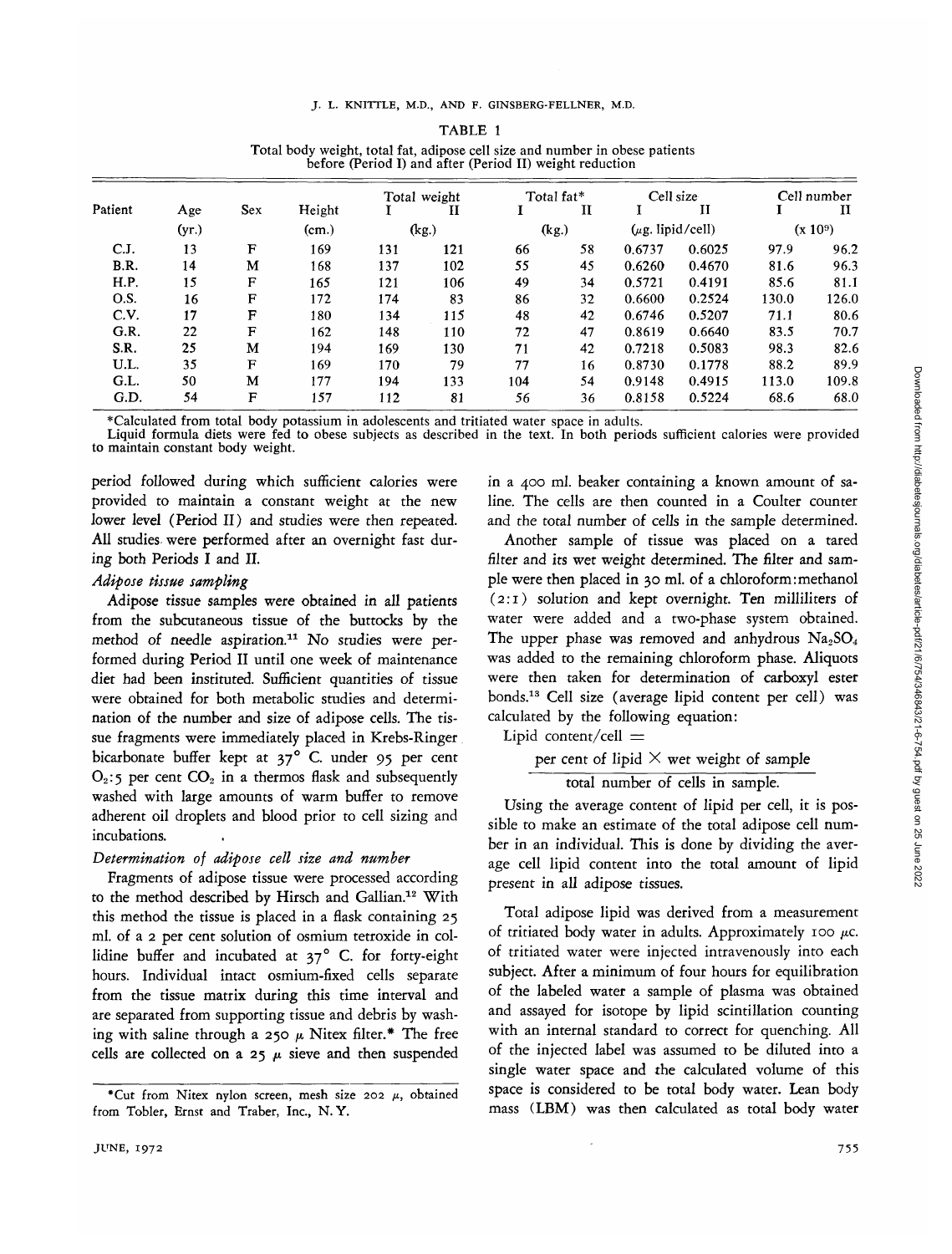divided by 0.74.14 The difference between body weight and lean body mass was considered to be equal to the total mass of adipose tissue lipid. Tritiated water was not administered to the adolescents. LBM was calculated by measurement of total body potassium in a total body counter.<sup>15,16</sup>

#### *Incubation of tissue*

Individual fragments of adipose tissue were placed in 25 ml. siliconized Erlenmeyer flasks containing 2 ml. Krebs-Ringer bicarbonate buffer, pH 7.4, at 37° C. Glucose (0.5 mg./ml.) and defatted fat free albumin\* (50 mg./ml.) were also added.17 Three additional flasks were prepared with added epinephrinet  $(3 \mu g./ml.)$  and epinephrine plus insulin<sup>†</sup> (3  $\mu$ g./ml. and 1,000  $\mu$ U./ml. respectively) and insulin ( $1,000 \mu U./ml.$ ) alone. Blanks containing buffer alone, added epinephrine and epinephrine plus insulin and insulin alone were also prepared without the addition of tissue.

Each flask was capped with a rubber stopper and the tissue and/or buffer equilibrated with 95 per cent  $O_2$ :5 per cent CO<sub>2</sub> for five minutes. Incubations were continued for four hours at  $37^\circ$  C. with shaking at 72 cycles/min.

At the end of the incubation period adipose tissue was collected on a Nitex filter and thoroughly washed with saline and transferred to 20 ml. of isopropanol:heptane: 1 N sulfuric acid (4:1:0.1) and total lipid extracted overnight.<sup>18</sup> After the addition of water and heptane, aliquots were taken from the upper heptane phase for lipid determination by measurement of carboxyl esters. Incubation media were collected from the experimental and blank flasks and glycerol was determined enzymatically by a modification of the method of Wieland.<sup>19</sup> The rate of glycerol release is expressed as  $\mu$ moles gly- $\frac{1}{2}$  cerol x  $\frac{1}{2}$  or  $\frac{1}{2}$  or  $\frac{1}{2}$  hr. and per cent change was calculated as follows:

- 1) epinephrine—basal  $\times$  100 = per cent increase **basal** epinephrine
- 2) epinephrine—(epinephrine + insulin)  $\times$  100 = epinephrine

per cent decrease epinephrine  $+$  insulin

3) basal—insulin  $\times$  100 = per cent decrease insulin. **basal**

Thus "per cent increase epinephrine" refers to the increase of glycerol release over basal values produced by epinephrine alone, "per cent decrease epinephrine  $+$  insulin" to the effect of epinephrine plus insulin compared to epinephrine alone, and "per cent decrease insulin" to the *effect* of insulin on basal lipolysis.

## *Blood glucose and immunoreactive insulin determinations*

Oral glucose tolerance tests were performed before and after weight reduction. All subjects were tested with 100-gm. doses of glucose during each period. Blood glucose was determined by the glucose oxidase method.

Plasma immunoreactive insulin was measured by a modification of the method of Herbert et al.<sup>20</sup> Insulin values are the means of triplicate analyses. Measurements were made during periods of weight maintenance before and after weight reduction, after a twelve-hour fast and after the ingestion of glucose.

#### RESULTS

## A. *Determination of adipose cell size and number*

Pertinent clinical data for each subject before (Period I) and after (Period II) weight reduction are given in table 1. Ages ranged from thirteen to seventeen for adolescent subjects and twenty-two to fifty-four for adults. Prior to reduction total body fat in all subjects comprised 40 per cent or more of total body weight as measured by tritiated water space in the adults and total body potassium in the children. The net weight loss ranged from 10 to 91 kg. and was accompanied by a significant reduction in adipose cell lipid content. The values for cell size in Period I ranged from 0.5721 to 0.9148  $\mu$ g. of lipid per cell with a mean and SEM of 0.7393  $\pm$  0.0360 compared to a range of 0.1778 to 0.6640 with a mean and SEM of 0.4625 *±* 0.0458 for Period II. The differences in cell size in Periods I and II were statistically significant,  $P <$  0.01 by the paired "t" test. Prior to weight reduction values for adipose cell number ranged from 71.1 to 130 x 109 cells in the adolescent group and  $68.6$  to  $113.0 \times 10^9$  for the adults. However, no significant change was noted for either group after weight reduction. Thus weight loss was accomplished almost exclusively by a decrease in cell lipid content in all subjects studied.

## B. *Oral glucose tolerance tests and immunoreactive insulin*

Mean blood glucose levels during oral glucose tolerance tests are shown in figure 1. The fasting levels and those at one-half, one and two hr. were significantly higher prior to weight loss ( $P < 0.05$ ). After reduction the glucose tolerance curves were flatter, and peak values

<sup>\*</sup>Armour Pharmaceutical Co., Chicago, 111.

tParke-Davis & Co., Detroit, Mich.

IGlucagon-free beef zinc insulin, courtesy of Dr. W. R. Kirtley, Eli Lilly Laboratories, Indianapolis, Ind.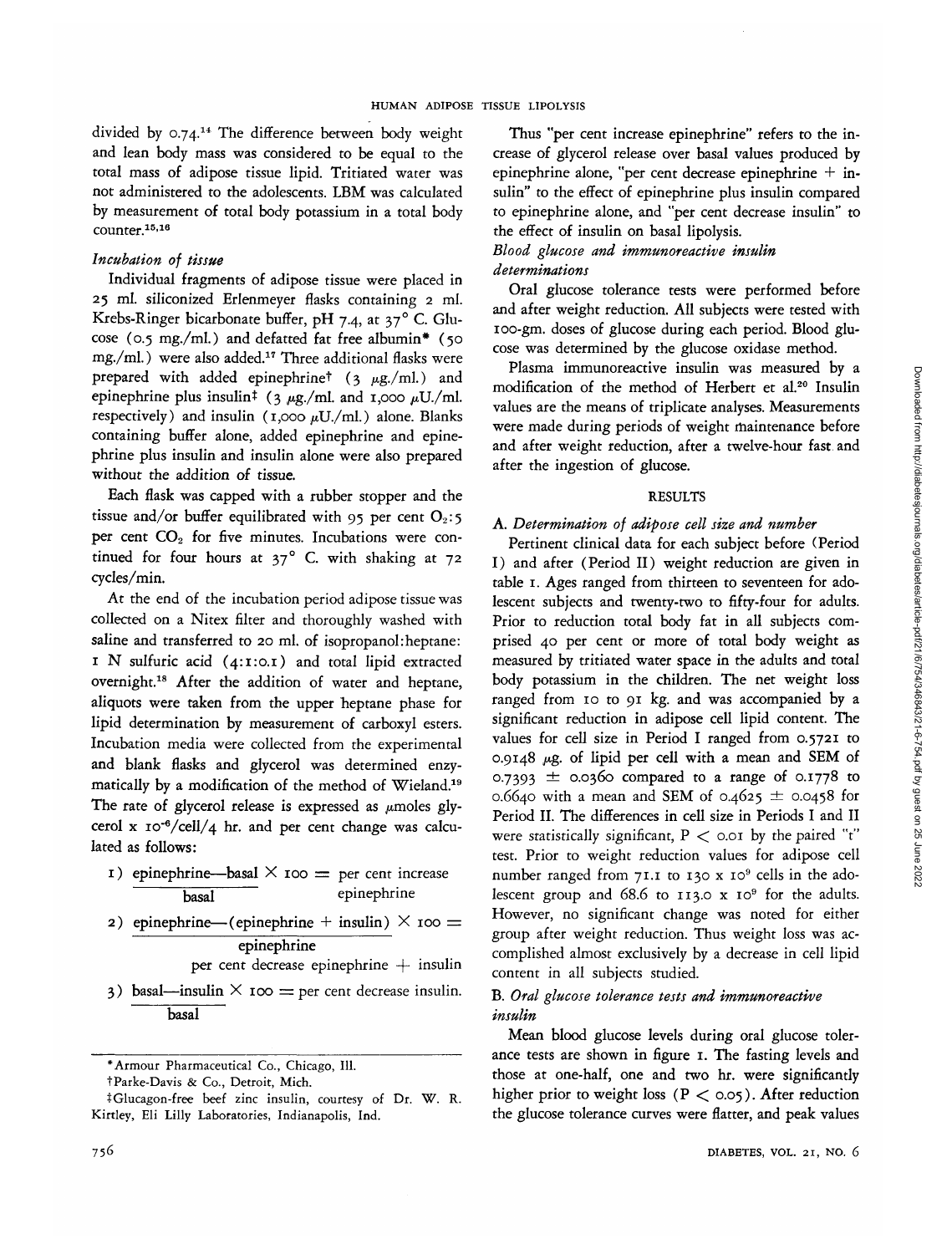J. L. KNITTLE, M.D., AND F. GINSBERG-FELLNER, M.D.

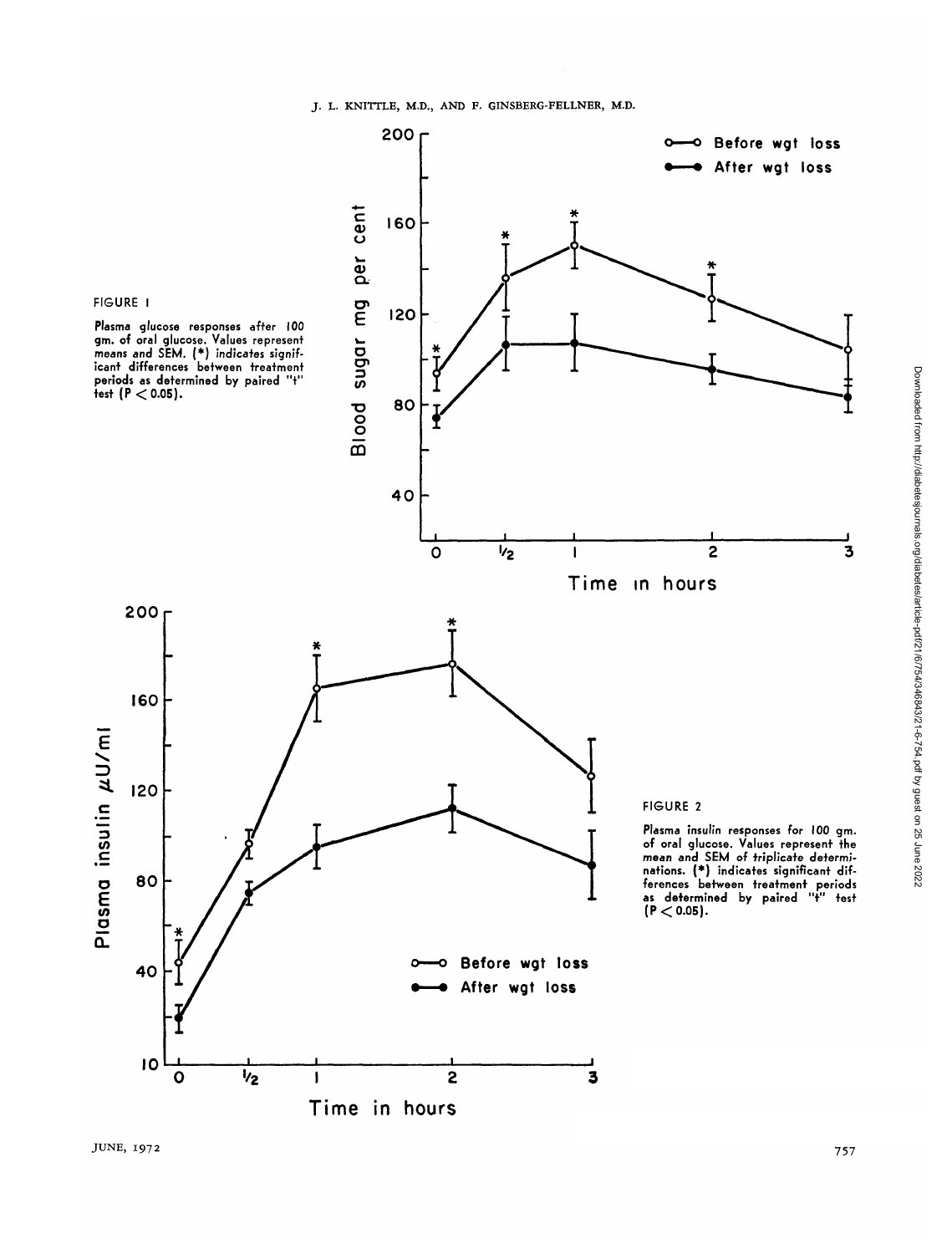| In vitro giveerol release and fasting FFA in obese subjects pre- and postreduction |                                |                         |                                                 |                                                |                                                   |                     |  |
|------------------------------------------------------------------------------------|--------------------------------|-------------------------|-------------------------------------------------|------------------------------------------------|---------------------------------------------------|---------------------|--|
|                                                                                    | Cell size                      | Basal<br>release        | Epinephrine<br>$(3 \mu g$ ./ml.)                | Epinephrine<br>insulin<br>$(1.000 \mu U./ml.)$ | Insulin<br>$(3 \mu$ g./ml.) + $(1,000 \mu U./m!)$ | <b>FFA</b>          |  |
|                                                                                    | $(\mu$ g. lipid/cell)          |                         | $\mu$ M glycerol x 10 <sup>-6</sup> /cell/4 hr. | $(\mu Eq./L.)$                                 |                                                   |                     |  |
| Prereduction                                                                       | $0.7393 \pm 0.0360$<br>$(10)*$ | $3.49 \pm 0.35$<br>(10) | $4.53 + 0.36$<br>(10)                           | $2.35 \pm 0.25$<br>(10)                        | $2.05 \pm 0.28$<br>(10)                           | $592 + 20$<br>(5)   |  |
| Postreduction                                                                      | $0.4625 \pm 0.0458$<br>(10)    | $1.95 \pm 0.47$<br>(10) | $2.91 \pm 0.26$<br>(10)                         | $1.50 \pm 0.36$<br>(10)                        | $1.33 \pm 0.22$<br>(10)                           | $436 \pm 38$<br>(5) |  |
| P values Post vs. Pre                                                              | < 0.01                         | < 0.01                  | < 0.05                                          | < 0.05                                         | < 0.05                                            | < 0.05              |  |

| TABLE 2                                                                            |
|------------------------------------------------------------------------------------|
| In vitro glycerol release and fasting FFA in obese subjects pre- and postreduction |

 $*( )$  = number of subjects.<br>All values represent the mean and SEM of duplicate determinations for each subject. Significance levels calculated by paired "t" test.

were achieved at an earlier time than that prior to reduction (one-half hr. vs. i hr.). Fasting plasma insulin values and those obtained one and two hours after a glucose load were also significantly lower after weight loss  $(P < 0.05)$  (figure 2). As with glucose the curves were flatter after reduction. However, peak values were reached at two hours during both study periods. Thus after weight loss, less insulin was secreted during the three-hour test and *levels* of glucose were lower, indicating more efficient utilization.

#### C. *In vitro glycerol release and serum free fatty acids*

The mean values for adipose cell size, in vitro glycerol release, and serum free fatty acids are shown in table 2. Values for basal glycerol release were significantly higher prior to reduction: 3.49 vs. 1.95  $\mu$ moles x 10<sup>-6</sup>/cell/ 4 hr.  $(P < 0.01)$ . This was also true for the rates of in vitro release during incubations containing epinephrine and insulin. The absolute value of glycerol release with added epinephrine (3  $\mu$ g./ml.) during Period I was 4.35 compared to 2.91  $\mu$ moles x 10<sup>-6</sup>/cell/4 hr. in Period II  $(P < 0.05)$ . When insulin  $(1,000 \mu U/ml)$  was added to the epinephrine the inhibitory *effect* was quite striking and values before reduction were 2.35 compared to 1.50 after  $(P < 0.05)$ . These values were similar to those for insulin alone 2.05 vs. 1.33 ( $P < 0.05$ ; Period I vs. Period II) indicating a profound effect of insulin on glycerol release both prior to and after weight reduction. Indeed, rates of release during incubation in which insulin was present with or without epinephrine were lower than basal rates. Thus all values for glycerol release were significantly lower after weight reduction and these changes were also reflected in levels of fasting free fatty acids shown in table 2. Only five of the ten subjects (B.R., S.R., G.L, G.D., and G.R.) were studied but the differences were statistically significant: 592 vs. 486  $\mu$ Eq./L. (P < 0.05; Period I vs. Period II).

## D. *Effect of in vitro hormonal activity*

Although absolute rates of glycerol release were decreased after weight loss, when measured as per cent change no significant differences were observed. The data expressed as per cent change are shown in table 3. Prior to reduction the stimulatory effect of epinephrine compared to basal values was 30 per cent. After reduction the increase over basal activity was 49 per cent. These differences were not statistically significant by paired data analysis or unpaired analysis.

When the effect of insulin plus epinephrine was compared to epinephrine alone, the per cent decrease was 39 per cent in both periods indicating no significant difference. Insulin alone also displayed comparable per cent changes when compared to basal values during both periods, 41 vs. 32 per cent. Thus no correlation could be discerned between hormonal activity and cell size, and prior to reduction adipose cells were as responsive to hormonal action as the smaller postreduction cells even though initial lipolytic rates were different.

TABLE 3

Per cent change of in vitro glycerol release in obese subjects pre- and postreduction

|                       | Basal vs.<br>epinephrine | Epinephrine<br>VS.<br>epinephrine | Basal vs.<br>insulin |
|-----------------------|--------------------------|-----------------------------------|----------------------|
|                       | $(E - B)$                | $+$ insulin<br>( $E - EI$         | $(B-I)$              |
|                       | R<br>x 100)              | F.<br>x 100)                      | R<br>x 100)          |
| Prereduction          | $30 + 5$<br>$(10)*$      | $39 + 5$<br>(10)                  | $41 + 12$<br>(10)    |
| Postreduction         | $49 + 8$<br>(10)         | $39 + 10$<br>(10)                 | $32 + 9$<br>(10)     |
| P values Pre vs. Post | NS                       | NS                                | NS                   |

 $*( )$  = number of subjects<br>All values represent the mean and SEM of duplicate deter-<br>minations for each subject. Significance levels calculated by paired "t" test.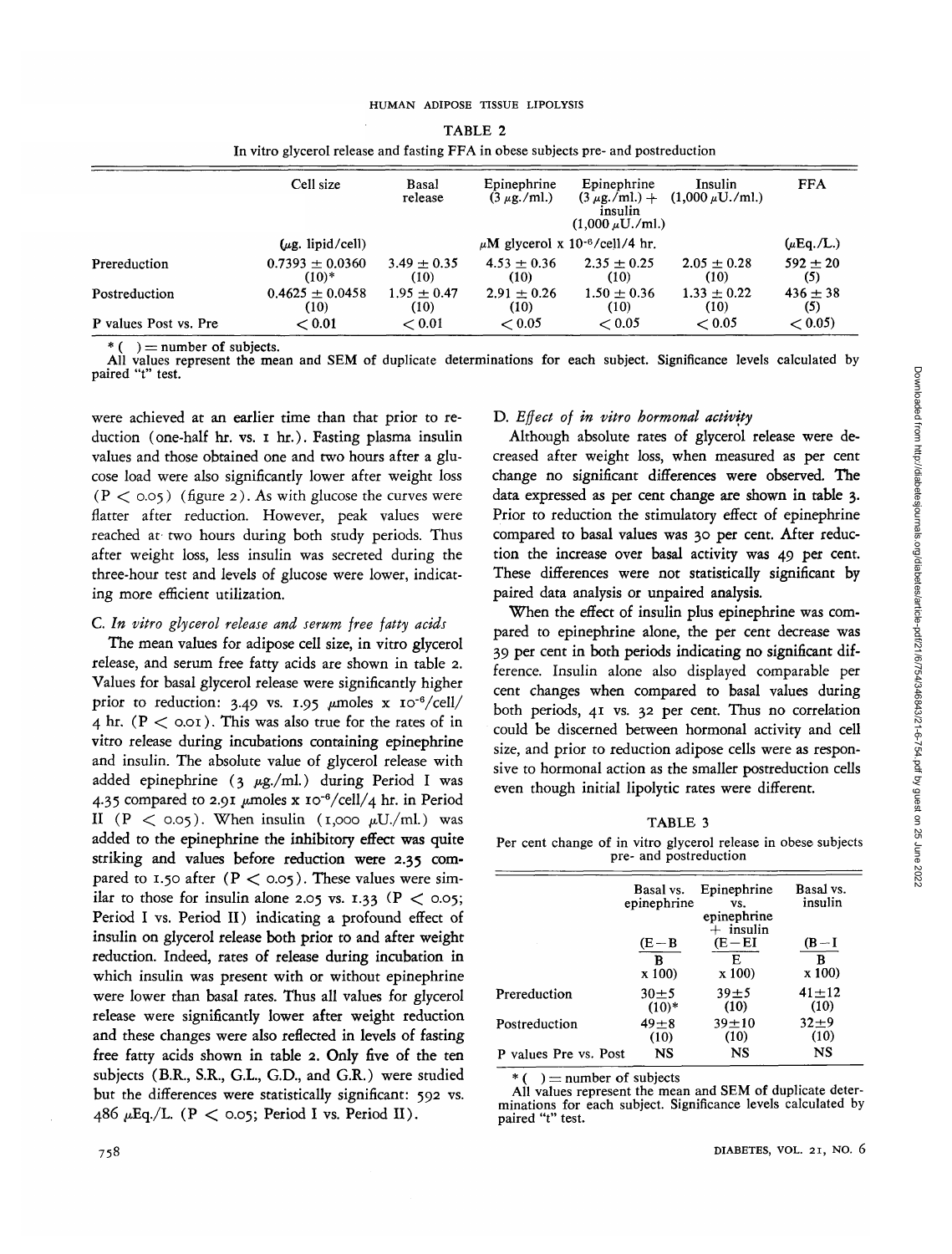## DISCUSSION

Impaired glucose tolerance and elevated plasma insulin levels are common findings in obesity, and the improvement found in our subjects following weight reduction is consistent with previous reports.<sup>2-6</sup> A number of authors have speculated on the role of adipose cell size in the improved glucose metabolism following weight reduction. Salans et al.<sup>2</sup> have suggested that decreased responsiveness to insulin of enlarged adipocytes may play a role in decreased peripheral glucose utilization by the adipose depot prior to reduction. After weight loss, and reduction in adipose cell size, normal insulin sensitivity and glucose utilization are restored with a resultant decrease in insulin production. It should be noted, however, that the insulin resistance observed in these in vitro studies was limited to the enhancement of glucose oxidation. Lipolysis was not examined and no effect of cell size on insulin responsivity was noted when the conversion of glucose to triglyceride was measured.

In vivo studies by Sims et al.<sup>21</sup> and Bjorntorp et al.<sup>22</sup> have also shown correlations between elevated plasma insulin levels, blood sugar and increased fat cell size in normal males. More recently Kalkhoff and Ferrou have demonstrated exaggerated insulin responses in obese subjects when compared to more muscular subjects of the same weight, indicating a relationship between metabolic changes in glucose metabolism and the degree of body fat accumulation.23 It has been argued, however, that in vivo glucose uptake by adipose tissue is relatively small and therefore could not fully explain the impairment of glucose utilization found in obesity.<sup>22</sup>

Randle and co-workers<sup>24</sup> have suggested that an accumulation of excess fatty acid could impair glucose uptake of skeletal muscle and result in a compensatory increase in insulin production. The findings of the present study are consistent • with but do not bear directly on this postulate. Thus in the obese state the enlarged adipose cells by virtue of their increased lipolysis, could interfere with peripheral glucose utilization; after weight reduction the decrease in lipolysis would result in more efficient glucose utilization. This role of increased lipolytic activity of enlarged adipose cells is further supported by the findings of Goldrick and McLoughlin.<sup>25</sup> These authors found higher rates of in vitro basal lipolysis in subcutaneous fat cells when compared to smaller omental cells derived from the same subject. On the other hand. Biorntorp and co-workers<sup>22</sup> failed to show any correlation between fat cell size and plasma glycerol levels in normal weight men, but plasma levels of glycerol and/or fatty acids may not accurately reflect tissue levels as demonstrated by Schonfeld and Kipnis.<sup>26</sup>

Our data for epinephrine stimulation do not agree with those reported by Goldrick and McLoughlin who found increased per cent epinephrine change in smaller adipose cells. Variations in hormone concentration and cell preparation may account for these discrepancies, but the data could reflect real differences between the cells of obese and non-obese subjects and are consistent with our previous findings in obese and non-obese children.<sup>27</sup> It is of further interest that Goldrick and McLoughlin found no effect of cell size on the inhibitory action of insulin compared to epinephrine-stimulated lipolysis utilizing as little as  $5 \mu U$ ./ml. of insulin. This is in agreement with our present findings and in sharp contrast to the reported effect of insulin on the enhancement of glucose oxidation.2

The reasons for these variations in insulin responsiveness on different parameters of adipose tissue metabolism are not readily apparent. However, the fact remains that in studies of human adipose tissue, decreased insulin responses in enlarged adipocytes are only found when glucose oxidation is measured. No influence of cell size on insulin sensitivity has been demonstrated for glyceride, synthesis or fatty acid release.<sup>25</sup> Thus at present a precise evaluation of the influence of adipose cell enlargement on in vivo metabolic function is not possible. All one can say is that increased lipid content of adipose cells is associated with a decrease in insulin enhancement of glucose oxidation and higher rates of glycerol release. The determination of the extent to which either of these factors contributes to, or is secondary to, the development of obesity and/or abnormalities in lipid or glucose metabolism must await more definitive studies. Indeed, it has been shown that many obese subjects display normal adipose cell size.<sup>1,22</sup>

Whatever the final determination of the metabolic role of adipose cell enlargement, the present studies clearly indicate that altered rates of in vitro basal lipolysis result after weight reduction. Since rates of lipolysis appear to be regulated by levels of  $3'5'$  cyclic AMP,<sup>28</sup> it is tempting to speculate that the differences in basal lipolysis pre- and postreduction may be due to either altered hormonal sensitivity or to varying levels of adenyl cyclase activity. These postulates are consistent with our finding of decreased absolute values for epinephrinestimulated lipolysis which is mediated through the action of adenyl cyclase and 3'5' cyclic AMP.

Another objective of the present study was to evaluate the cellular nature of the obese state in adolescent sub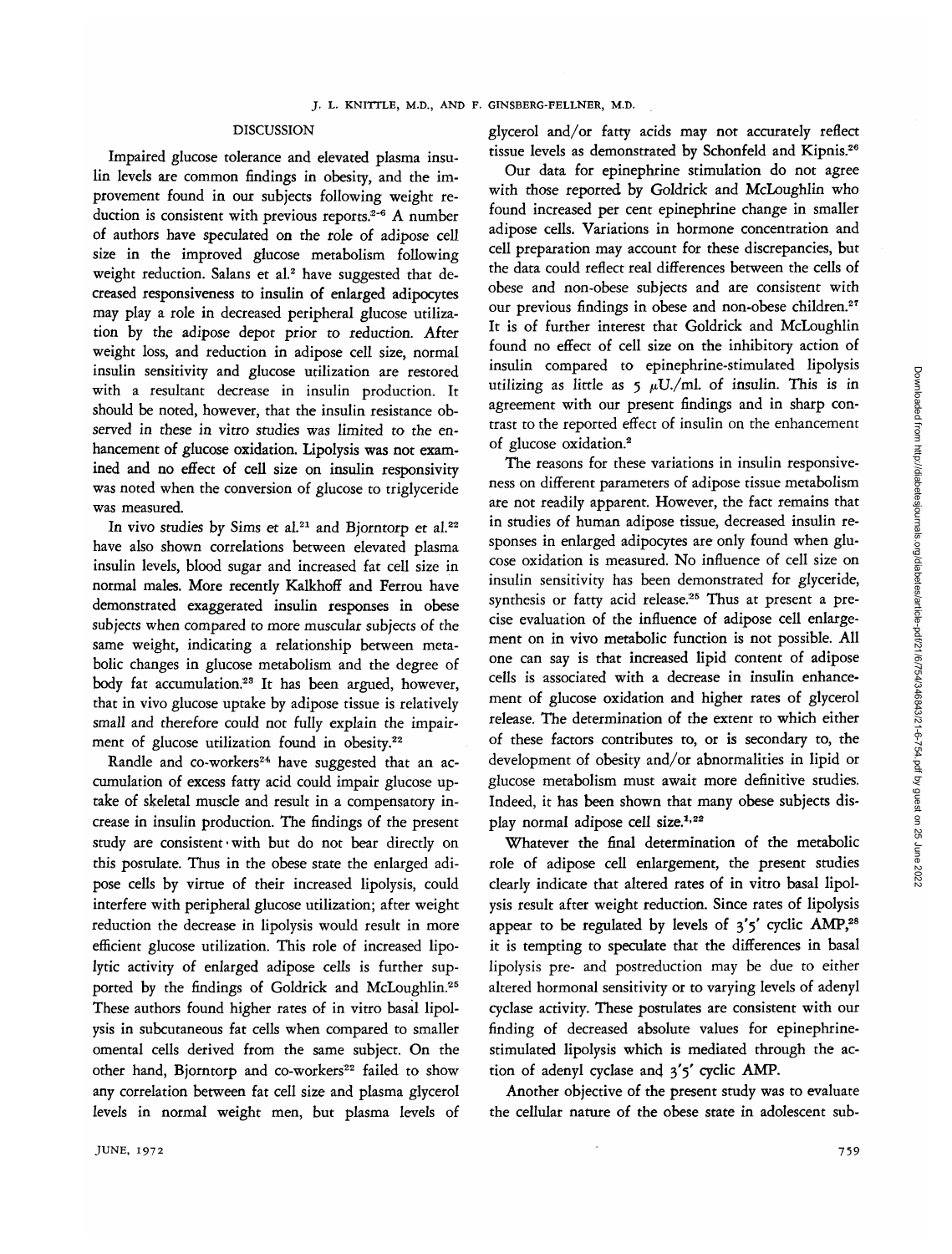jects and the effect of weight loss on their adipose cell number. Previous studies of human and rat adipose tissue have indicated that in the adult, cell number is unaltered by weight reduction.<sup>1,29</sup> Only by early caloric restriction prior to weaning have significant changes in adipose tissue cellularity been achieved in the rat.<sup>30</sup> In man, the age at which an individual reaches adult cellular values is not known, nor has *it* been determined at what age alterations in total cell number can still be accomplished. In the present report only subjects in whom body fat comprised 40 per cent or more of total body weight were studied. Thus the results do not necessarily apply to normal adipose tissue development nor to other degrees of overweight in adolescents or adults. Indeed Forbes<sup>31</sup> has described two types of adolescent obesity based on measurement of total body potassium. One group displays increased lean body mass (LBM) and is taller than average while the other is of average height with normal LBM. Although the latter group was not encountered in the present study, it is important to be aware of its existence and to include measurements of body composition in all studies of obese subjects. The numerous conflicting reports of metabolic function found in the literature may be due to the lack of a precise definition of obesity. Many authors rely solely on body weight without any reference to body composition and/or adipose tissue cellularity, thus making assessment of metabolic data difficult because of the absence of comparable specific activities.

Within the limits of our definition of the obese state it is apparent that adolescents can achieve a significant degree of adipose tissue hypercellularity, comparable to that observed in obese adults. As in the obese adult, caloric restriction results in a decrease in cell size without any significant change in adipose cell number. Furthermore, the metabolic changes found in vitro and in vivo after weight loss are qualitatively similar to those found in the adults. Thus the hypercellularity encountered in the obese state can occur early in the adolescent period and does not appear to be influenced by dietary manipulation.

Whether or not these findings indicate a predisposition to a more rapid rate of adipose cell growth in obese as compared to non-obese subjects or is the result of overnutrition early in life, cannot be determined at present. However, the data do lend further support to the hypothesis that if it is to be effective, treatment of obesity by dietary intervention should be instituted early in life prior to the development of hypercellularity of adipose tissue.

#### ACKNOWLEDGMENT

This work was supported in part by National Institutes of Health Grants: HD03326 and RR-71.

Dr. Knittle is a Research Career Scientist of the Health Research Council of the City of New York, I-573, and director of the division of Nutrition and Metabolism.

Dr. Ginsberg-Fellner is a Postdoctoral Research Fellow-Training Grant: HD00243.

### **REFERENCES**

<sup>1</sup> Hirsch, J., and Knittle, J. L.: Cellularity of obese and nonobese human adipose tissue. Fed. Proc. 29:1516-21, 1970. <sup>2</sup>

<sup>2</sup> Salans, L. B., Knittle, J. L., and Hirsch, J.: The role of adipose cell size and adipose tissue insulin sensitivity in the carbohydrate intolerance of human obesity. J. Clin. Invest. 47:153-65, 1968.

Karam, J. H., Grodsky, G. M., and Forsham, P. H.: Excessive insulin response to glucose in obese subjects as measured by immunochemical assay. Diabetes 12:197-204, 1963.

4 Beck, P., Koumans, J. H. T., Wintering, C, Stein, M., Daughaday, W. H., and Kipnis, D. M.: Studies of insulin and growth hormone secretion in human obesity. J. Lab. Clin. Med. 64:654-67, 1964.

Kreisberg, R. A., Boshell, B. R., DiPlacido, J., and Roddam, R. F.: Insulin secretion in obesity. N. Engl. J. Med. 276:314-19, 1967.

 Rabinowitz, D., and Zierler, K. L.: Forearm metabolism in obesity and its response to intra-arterial insulin. Characterization of insulin resistance and evidence for adaptive hyperinsulinism. J. Clin. Invest. 41:2173-81, 1962.

7 Newburgh, L. H.: Control of the hyperglycemia of obese "diabetics" by weight reduction. Ann. Intern. Med. *17:* 932-42, 1942.

Butterfield, W. J. H., Hanley, T., and Wichelow, M. J.: Peripheral metabolism of glucose and free fatty acids during oral glucose tolerance tests. Metabolism 14:851-66, 1965.

<sup>9</sup> Paulsen, E. P., Richenderfer, F., and Ginsberg-Fellner, F.: Plasma glucose, free fatty acids and immunoreactive insulin in sixty-six obese children. Diabetes 17:261-69, 1968.<br><sup>10</sup>Kalkhoff, R. K., Kim, H. D., Cerletty, J., and Ferrou,

C. A.: Metabolic effects of weight loss in obese subjects; changes in plasma substrate levels. Diabetes 20:83-91, 1971.

11 Hirsch, J., and Goldrick, R. B.: Serial studies on the metabolism of human adipose tissue. I. Lipogenesis and free fatty acid uptake and release in small aspirated samples of subcutaneous fat. J. Clin. Invest. 43:1776-92, 1964.

12 Hirsch, J., and Gallian, E.: Methods for the determination of adipose cell size and cell number in man and animals. J. Lipid Res. 9:110-19, 1968.

<sup>13</sup> Rapport, M. M., and Alonzo, N.: Photometric determination of fatty acid ester groups in phospholipids. J. Biol. Chem. 217:193-98, 1955.

14 Pace, N., and Rathbun, F. N.: Studies on body composition. III. The body water and chemically combined nitrogen content in relation to fat content. J. Biol. Chem. *158:* 685-90, 1945.

15 Cohn, S. H., Dombrowski, C. S., Pate, H. R., and Robert-